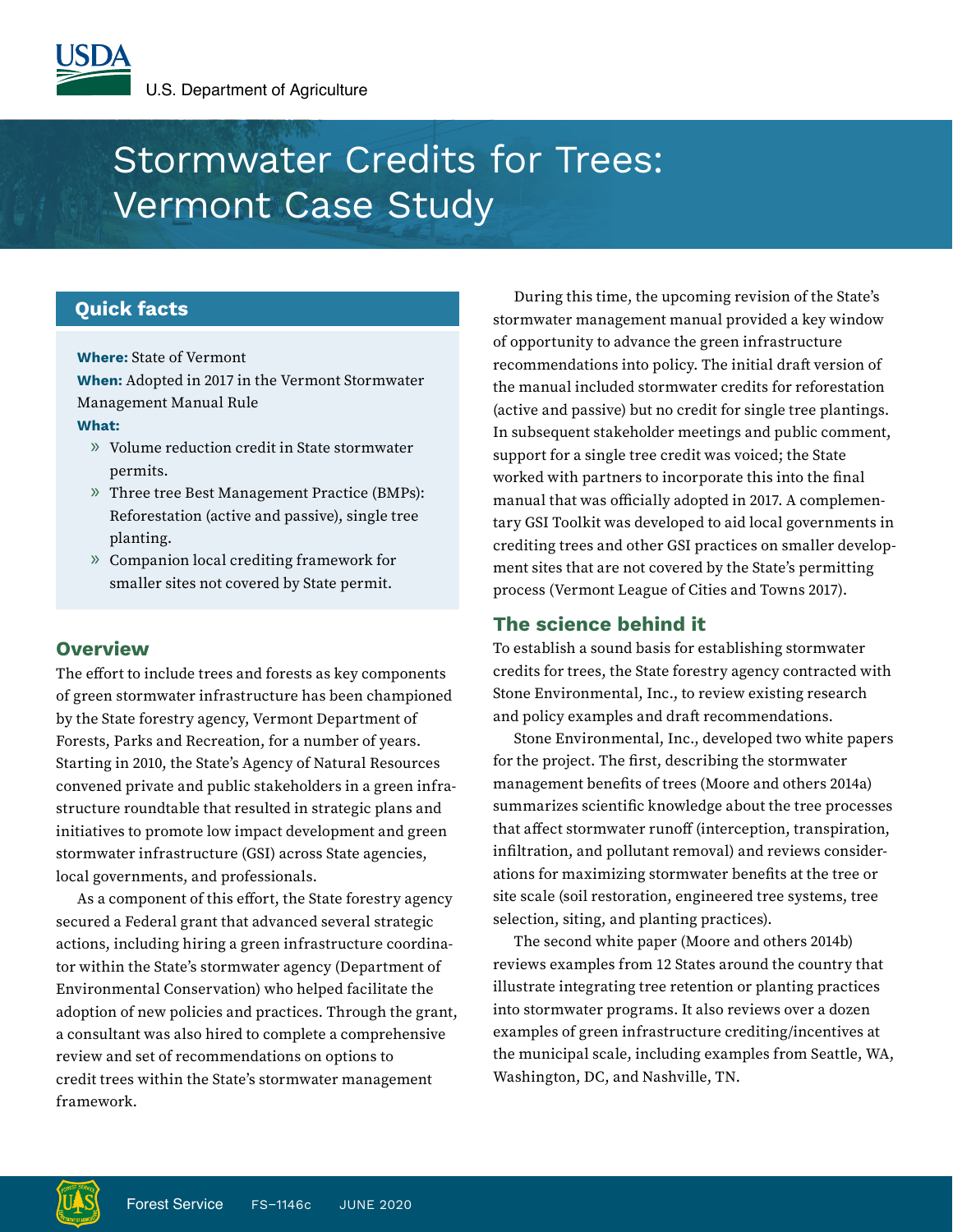The findings from these reviews helped inform the credits that were adopted in Vermont, taking into account regulatory concerns and stakeholder input.

# **How the credits work—State credits**

The Vermont Department of Environmental Conservation Stormwater Program issues permits for post-development runoff from impervious surfaces. Permits are required for new development and redevelopment projects that will include more than 1 acre of impervious surfaces after construction. The 2017 Vermont Stormwater Management Manual Rule sets forth the treatment standards that must be met and the approved methods for calculating treatment volume (Tv) credits for the suite of structural and nonstructural stormwater treatment practices (i.e., BMPs) used onsite (Vermont Agency of Natural Resources 2017). Using the hydrologic condition method set forth in the manual, a suite of practices must be implemented to achieve the "hydrologic condition volume," which is calculated as the difference between the pre- and postdevelopment site runoff for the 1-year, 24-hour storm.

The three types of State tree credits established under the reforestation nonstructural practice are summarized as follows:

**1. Active reforestation** involves planting a stand or block of trees, or individual trees, at a project site with the explicit goal of establishing a mature forest canopy or distributed cover that will intercept rainfall, increase evapotranspiration rates, and enhance soil infiltration rates.

**Tv credit = 0.1 inches x reforested area** (i.e., 1 acre of reforested area = Tv credit of 363 cubic feet)

- **2. Passive reforestation** consists of protecting a portion of a project site from mowing and allowing native vegetation to reestablish. **Tv credit = 0.05 inches x practice area**
- **3. Single tree planting** involves planting individual trees on a project site.

**Tv credit = 5 cubic feet per tree planted** (**Box 1**)

## **How the credits work—local credits**

Many smaller scale development and redevelopment projects do not meet the greater than 1-acre impervious surface threshold, and thus do not require a State permit or involve the standard treatment practice requirements and credits described above. Because these smaller projects are governed by local ordinances, the Vermont League of Cities and Towns worked with State agencies and stakeholders to develop a **[Green Infrastructure](https://www.vlct.org/resource/green-stormwater-infrastructure-toolkit)  [Toolkit](https://www.vlct.org/resource/green-stormwater-infrastructure-toolkit)** for local use. The Toolkit features:

- » **[GSI Sizing Tool spreadsheet](https://www.vlct.org/sites/default/files/documents/Resource/Copy of 2015-GSI-simplified-sizing-spreadsheet.xlsx)**.
- » Set of **[GSI fact sheets](https://www.vlct.org/sites/default/files/documents/Resource/2015_GSI-Simplified-Sizing-Tool-Fact-Sheets.pdf)** covering credits and criteria for 10 stormwater practices, including trees.
- » **[Low Impact Development and Green Stormwater](https://www.vlct.org/resource/low-impact-development-bylaw-template-lid)  [Infrastructure Bylaw Template](https://www.vlct.org/resource/low-impact-development-bylaw-template-lid)** (i.e., model ordinance) that can be used or adapted into local policy.

The crediting approach for retained and newly planted trees is based on an impervious area reduction credit, which in effect reduces the total volume of runoff that needs to be treated through other practices (**Box 2**). **Box 3** shows how the credits are calculated.

#### **Box 1 Requirements for State Credits**

Excerpts from the 2017 Vermont Stormwater Management Manual Rule:

## **REFORESTATION CREDITS**

- » The minimum contiguous area of active or passive reforestation shall be 2,500 square feet.
- » The minimum width for reforested areas shall be 25 feet.
- » The entire reforestation area shall be covered with an approved native seed mix covered with mulch to help retain moisture and provide a beneficial environment for the reforestation.
- » Active and passive reforestation areas shall not be maintained as landscaped areas. Forest leaf litter,

duff, and volunteer sapling and understory growth shall not be removed.

» The manual lists additional requirements regarding tree species selection, soil, slope limitations, planting plans, protection from development, and other design issues.

#### **SINGLE TREE CREDIT**

» Trees planted for the single tree credit shall be at least 2 inches in diameter at breast height (dbh) for deciduous trees, or at least 6 feet tall for conifers.

For full details on the State credits, see the 2017 Vermont Stormwater Management Manual, Section 4.2.1 (Vermont Agency of Natural Resources 2017).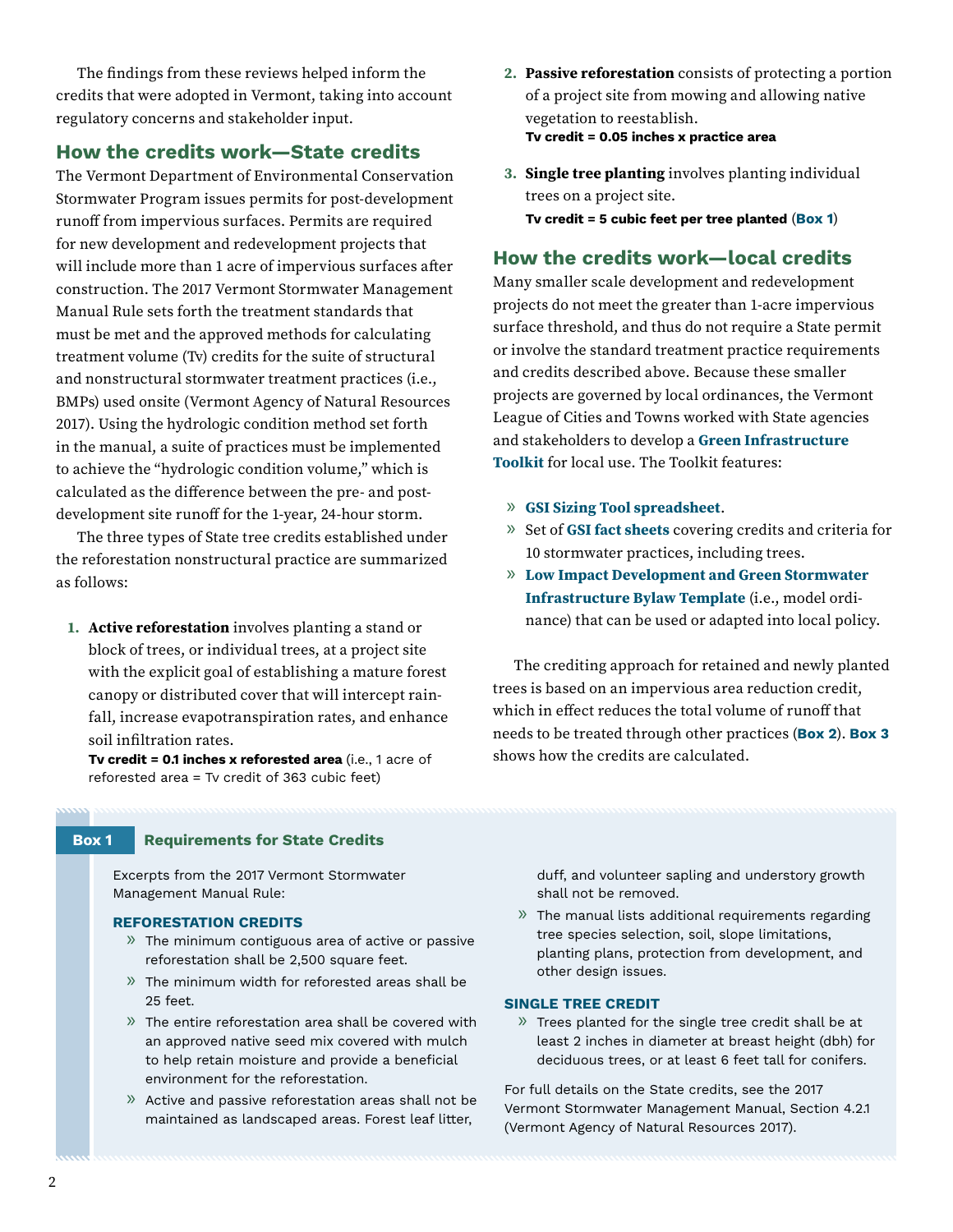## **Box 2 Requirements for Local Credits**

The Green Infrastructure Toolkit lists a number of requirements for credit, such as:

- » The tree(s) must be on the development site and within 20 feet of new and/or replaced groundlevel impervious surfaces (e.g., driveway, patio, or parking lot).
- » Trees must be retained, maintained, and protected on the site after construction and for the life of the development, or until any approved redevelopment occurs.
- » Trees that are removed or die must be replaced with like species during the next planting season.
- » See additional criteria regarding soil quality and volume and other design requirements.

#### **RETAINED TREES**

- » Retained trees must be a minimum of 6 inches dbh. For trees smaller than this size that are retained, the newly planted tree credit may be applied instead.
- » See additional guidelines for retained trees.

## **NEWLY PLANTED TREES**

- » New deciduous trees must be at least 1.5 inches diameter, measured 6 inches above the ground. New evergreen trees must be at least 4 feet tall.
- » See additional tree selection, spacing, planting, and maintenance requirements.

For full details, see Fact Sheet #3 (**[Vermont League of](https://www.vlct.org/sites/default/files/documents/Resource/2015_GSI-Simplified-Sizing-Tool-Fact-Sheets.pdf)  [Cities and Towns 2015](https://www.vlct.org/sites/default/files/documents/Resource/2015_GSI-Simplified-Sizing-Tool-Fact-Sheets.pdf)**).

| <b>BOX 3</b><br><b>Credit Calculation</b>                                      |                                                                           |                              |                                                                                                       |
|--------------------------------------------------------------------------------|---------------------------------------------------------------------------|------------------------------|-------------------------------------------------------------------------------------------------------|
| How tree credits are calculated using Vermont's GSI Simplified<br>Sizing Tool: |                                                                           |                              |                                                                                                       |
|                                                                                | <b>BMP</b>                                                                | <b>Tree Type</b>             | <b>Impervious Area Reduction Credit</b>                                                               |
|                                                                                | Retained<br>Tree                                                          | Evergreen<br>Deciduous       | 20% canopy area (min. 100 ft <sup>2</sup> / tree)<br>10% canopy area (min. 50 ft <sup>2</sup> / tree) |
|                                                                                | Newly<br>Planted<br><b>Tree</b>                                           | Evergreen<br>Deciduous       | 50 ft <sup>2</sup> / tree<br>50 ft <sup>2</sup> / tree                                                |
|                                                                                | TOTAL GROUND LEVEL IMPERVIOUS COVER: ________ sq. ft.                     |                              |                                                                                                       |
|                                                                                | <b>RETAINED TREES:</b>                                                    |                              |                                                                                                       |
|                                                                                |                                                                           | Total evergreen canopy area: | ___________ sq. ft.                                                                                   |
|                                                                                | sq. ft. credit (min.<br>Evergreen canopy area $\times$ 0.2 =<br>100)      |                              |                                                                                                       |
|                                                                                | Total deciduous canopy area:<br>$\sim$ sq. ft.                            |                              |                                                                                                       |
|                                                                                | sq. ft. credit (min. 50)<br>Deciduous canopy area $\times$ 0.1 =          |                              |                                                                                                       |
|                                                                                | <b>NEWLY PLANTED TREES:</b>                                               |                              |                                                                                                       |
|                                                                                | Total new evergreen trees meeting requirements:                           |                              |                                                                                                       |
|                                                                                | # of new evergreen trees $\times$ 50 = _________ sq. ft. credit (min. 50) |                              |                                                                                                       |
|                                                                                | Total new deciduous trees meeting requirements:                           |                              |                                                                                                       |
|                                                                                | # of new deciduous trees $\times$ 50 = _________ sq. ft. credit (min. 50) |                              |                                                                                                       |
|                                                                                | TOTAL CREDIT: sq. ft.                                                     |                              |                                                                                                       |
|                                                                                | (Max 25% of proposed impervious cover)                                    |                              |                                                                                                       |

Source: GSI Simplified Sizing Tool Fact Sheet #3 (Vermont League of Cities and Towns 2015).